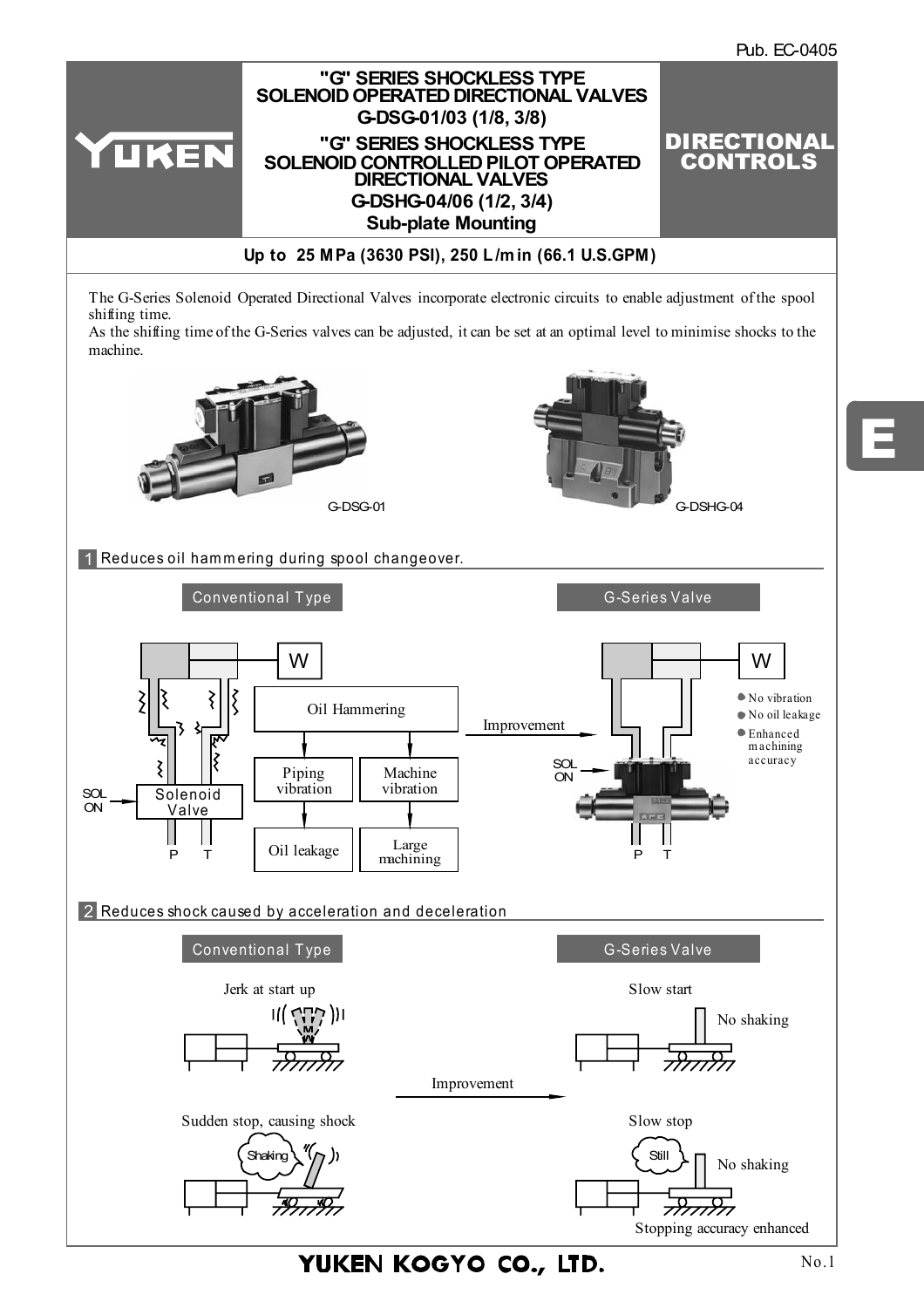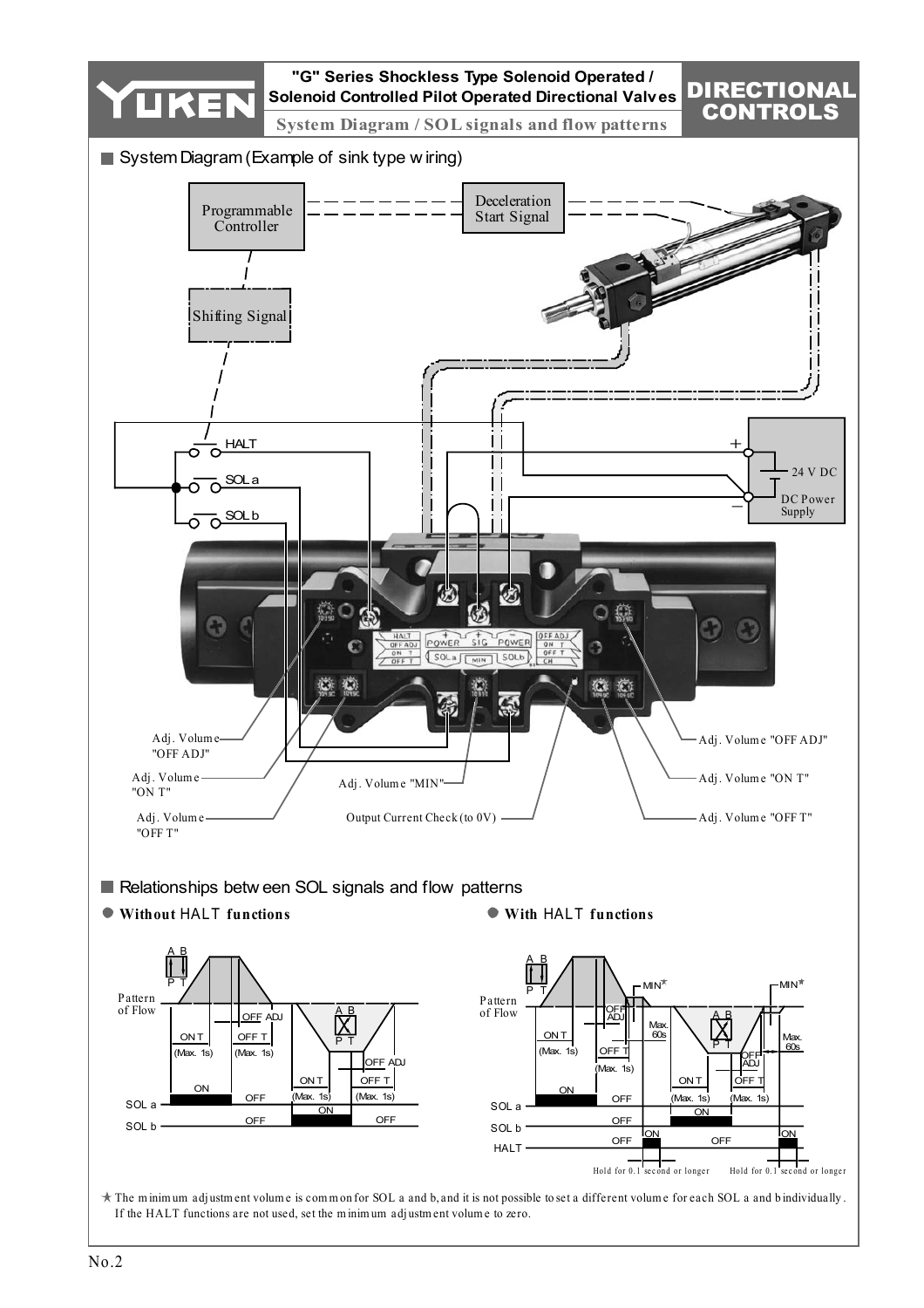

# **"G" Series Shockless Type Solenoid Operated / Solenoid Controlled Pilot Operated Directional Valves**

**Hydraulic Fluids / Instructions**

# **Hydraulic Fluids**

## **Fluid Types**

Any type of hydraulic fluids listed in the table below can be used.

| Petroleum base oils | Use fluids equivalent to ISO VG 32 or VG 46.                                                                                                                                        |
|---------------------|-------------------------------------------------------------------------------------------------------------------------------------------------------------------------------------|
| Synthetic fluids    | Use phosphate ester or polyol ester fluid. When phosphate ester fluid is used, prefix "F-"<br>to the model number because the special seals (fluororubber) are required to be used. |
|                     | Water containing fluids Use water-glycol fluids or W/O emulsion type fluids.                                                                                                        |

Note: For use with hy draulic fluids other than those listed above, please consult y our Yuken representatives in advance.

## **Recommended Viscosity and Oil Temperatures**

Viscosity ranging between  $15 - 200$  mm<sup>2</sup>/s (77 - 927 SSU).

Oil temperatures between -15/+60°C (5 - 140°F).

Use hydraulic fluids which satisfy the recommended viscosity and oil temperatures given above.

#### **Control of Contamination**

Due caution must be paid to maintaining control over contamination of the hydraulic fluids which may otherwise lead to breakdowns and shorten the life of the valves. Please maintain the degree of contamination within NAS 1638- Grade 12. Use  $25 \mu m$  or finer line filter.

# **Instructions**

#### **Adjustment of max imum flow rate**

The G-Series Solenoid Operated Directional Valves cannot be adjusted for maximum flow rates.

To adjust maximum flow rates, use flow control valves. In G-series solenoid controlled pilot operated directional valves (G-DSHG-04/06), the maximum flow rate can be adjusted by use of the valve with stroke adjustment screw of optional extra.



#### **How to use HALT functions**

The HALT functions are used to drive the actuator at a low speed to the stop position while keeping a slight flow after OFF T.

A flow rate (min. flow rate) during a low-speed operation can be set with the minimum adjusting volume (The minimum adjusting volume is common for SOL a and b. Individual setting is not possible for SOL a and b.) When HALT signal is on, the min. flow rate becomes zero and the actuator stops. Here, take care to keep the HALT signal on for longer than 0.1 second. The min. flow rate gets to "0" after about 60 seconds following the OFF T. If the HALT functions are not used, set the minimum adjusting volume to zero.

The HALT functions are not applicable to the spool function "2B7".



DIRECTIONAL CONTROLS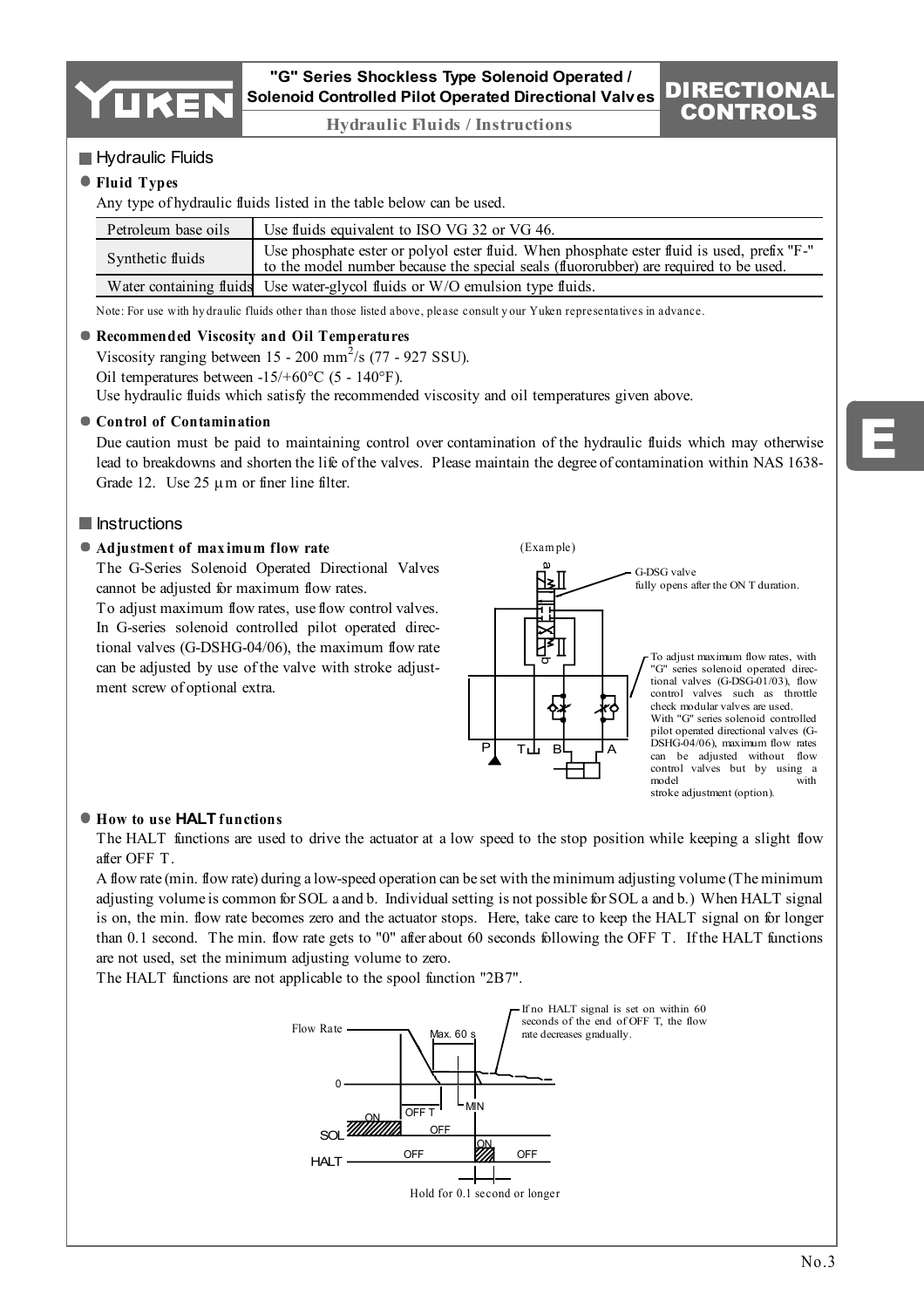**"G" Series Shockless Type Solenoid Operated / Solenoid Controlled Pilot Operated Directional Valves**

DIRECTIONAL



#### **Precautions in case pilot controlled check valves are used**

In a hydraulic circuit where a pilot controlled check valve is used, there is a possibility that the knocking will arise on the pilot controlled check valve during deceleration depending on the largeness of load inertia, the state of piping and the length of "OffT" time etc.



#### **Air bleeding**

To achieve a stable "shockless" effect, discharge air by loosening the air vent and fill the iron core of the solenoid with fluid.

Each solenoid has two air vents, loosen either one. After air discharge, be sure to retighten the air vent.

#### **Tank piping (for G-DSG-01/03)**

Do not connect the tank line to any line subject to a surge pressure. To obtain a stable "shockless" effect, take care not to allow the fluid in the iron core of the solenoid to flow out. To ensure this, it is best to use check valves having a cracking pressure of about 0.035 MPa (5 PSI).

#### **Manual shifting**

If no shifting signal voltage is given to the valve in an initial operation or an electrical fault, temporary valve shifting can be carried out by pushing the manual operation push pin. In addition, note that if the back pressure of the tank line increases, manual operation of the push pin gets harder.



#### Tank Line Back Pres.

#### **Drain piping (for G-DSHG-04/06)**

Allowable back pressure is 3 MPa (440 PSI). Take care to eliminate pressure fluctuation and keep the pressure as low as possible. To ensure this, it is best to use check valves having a cracking pressure of about 0.035 MPa (5 PSI). Be sure to hold the end of the pipe in the fluid.

#### **Mounting Posture**

There are no restrictions on mounting posture for these valves.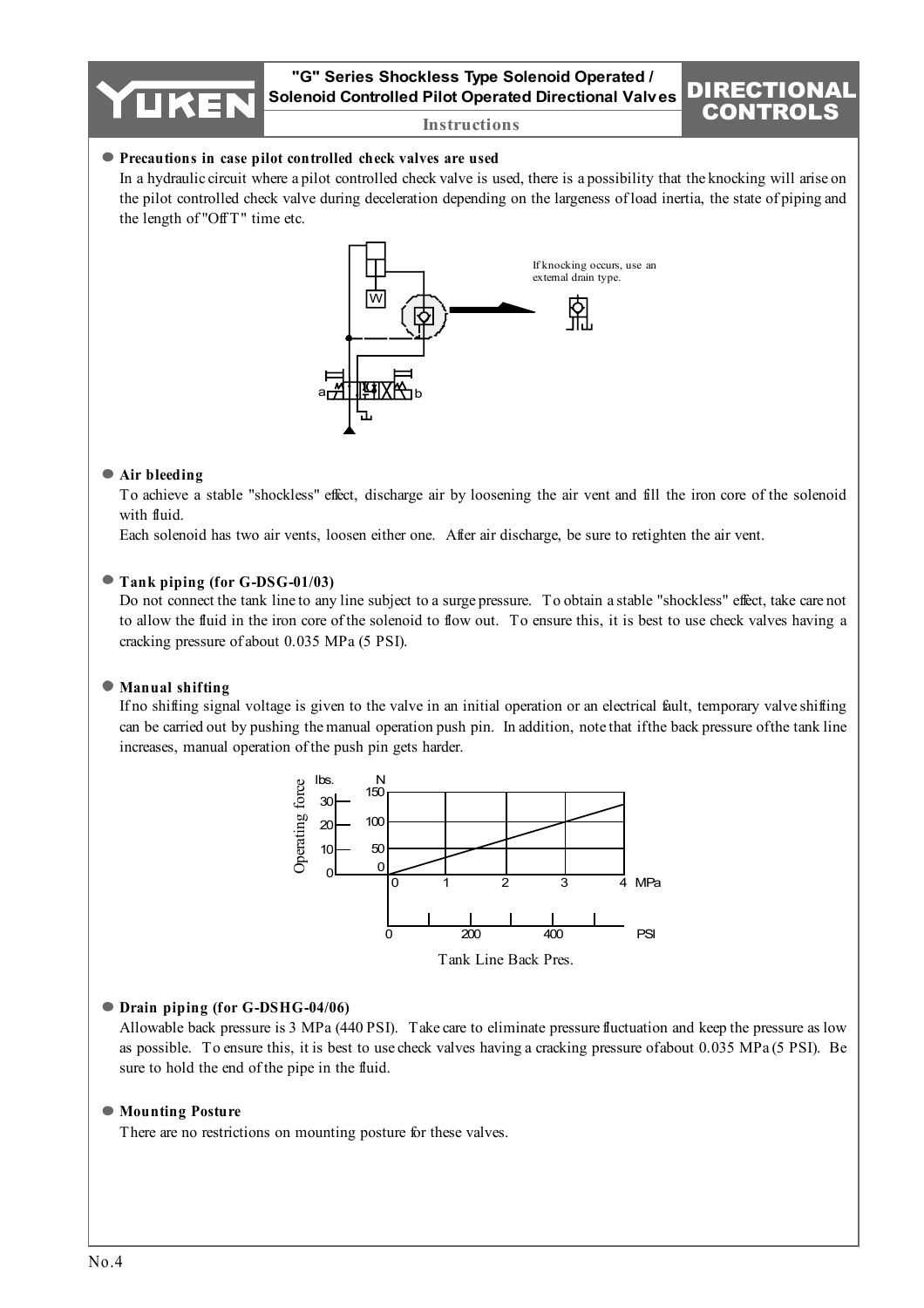

# **"G" Series Shockless Type Solenoid Operated Directional Valves Sub-plate Mounting G-DSG-01/03**

DIRECTIONAL CONTROLS

**Specifications**





# Specifications

| Descriptions                                                              | Model Numbers        | G-DSG-01-***-*-50/5090                                            | G-DSG-03-***-*-50/5090       |  |  |  |
|---------------------------------------------------------------------------|----------------------|-------------------------------------------------------------------|------------------------------|--|--|--|
| Max. Flow $*$ <sup>1</sup>                                                | $L/m$ in $(U.S.GPM)$ |                                                                   | 40(10.6), 60(15.9), 80(21.1) |  |  |  |
| Max. Operating Pres <sup>*2</sup>                                         | MPa (PSI)            | 25 (3630)                                                         | 25 (3630)                    |  |  |  |
| Max. T-Line Back Pres.                                                    | MPa (PSI)            | 16(2320)                                                          | 16(2320)                     |  |  |  |
|                                                                           | Voltage              | 24 V DC (21 - 28 V DC Included Ripple): Use a stable power supply |                              |  |  |  |
| Electric Power Supply                                                     | Input Power at 24V   | 36 W                                                              | 36 W                         |  |  |  |
| Shifting signal, low speed                                                | Voltage              | 5 - 48 V DC (Use a stable power supply)                           |                              |  |  |  |
| operation halt signal (can be<br>used in common with electric             | Current              | Constant at 10 m A (A constant-current circuit is used)           |                              |  |  |  |
| power supply).                                                            | Input interface      | Sink Type, Source Type                                            |                              |  |  |  |
| Shifting time range (for ON and OFF)                                      |                      | $0.1 - 1 s$                                                       | $0.3 - 1 s$                  |  |  |  |
| Low speed operation flow rate (min. flow rate) range<br>(for SOL a and b) | $L/m$ in $(U.S.GPM)$ | $0.5 - 5(.13 - 1.3)$<br>$1 - 10(.26 - 2.6)$                       |                              |  |  |  |
| Low speed operation flow rate (min. flow rate) hold time                  |                      | Max. 60 s (After 60 seconds, the flow rate decreases gradually.)  |                              |  |  |  |
| Ambient Temperature                                                       |                      | 0 - 50 °C (32 - 122 °F) with circulated air                       |                              |  |  |  |
| Approx. Mass                                                              | Single Solenoid      | $2.1 \text{ kg} (4.6 \text{ lbs.})$                               | 5.3 kg (11.7 lbs.)           |  |  |  |
|                                                                           | Double Solenoid      | $3.0 \text{ kg}$ (6.6 lbs.)                                       | $7.5 \text{ kg}$ (16.5 lbs.) |  |  |  |

1. The m axim um flow rates m ay vary according to the operating pressure. Refer to Maxim um Flow Rates Characteristics on pages 7 and 8 for 2. details.

At pressures m ore than 21 MPa (3050 PSI), the "shockless effect" is slightly less if com pared it with that at 16 MPa (2320 PSI).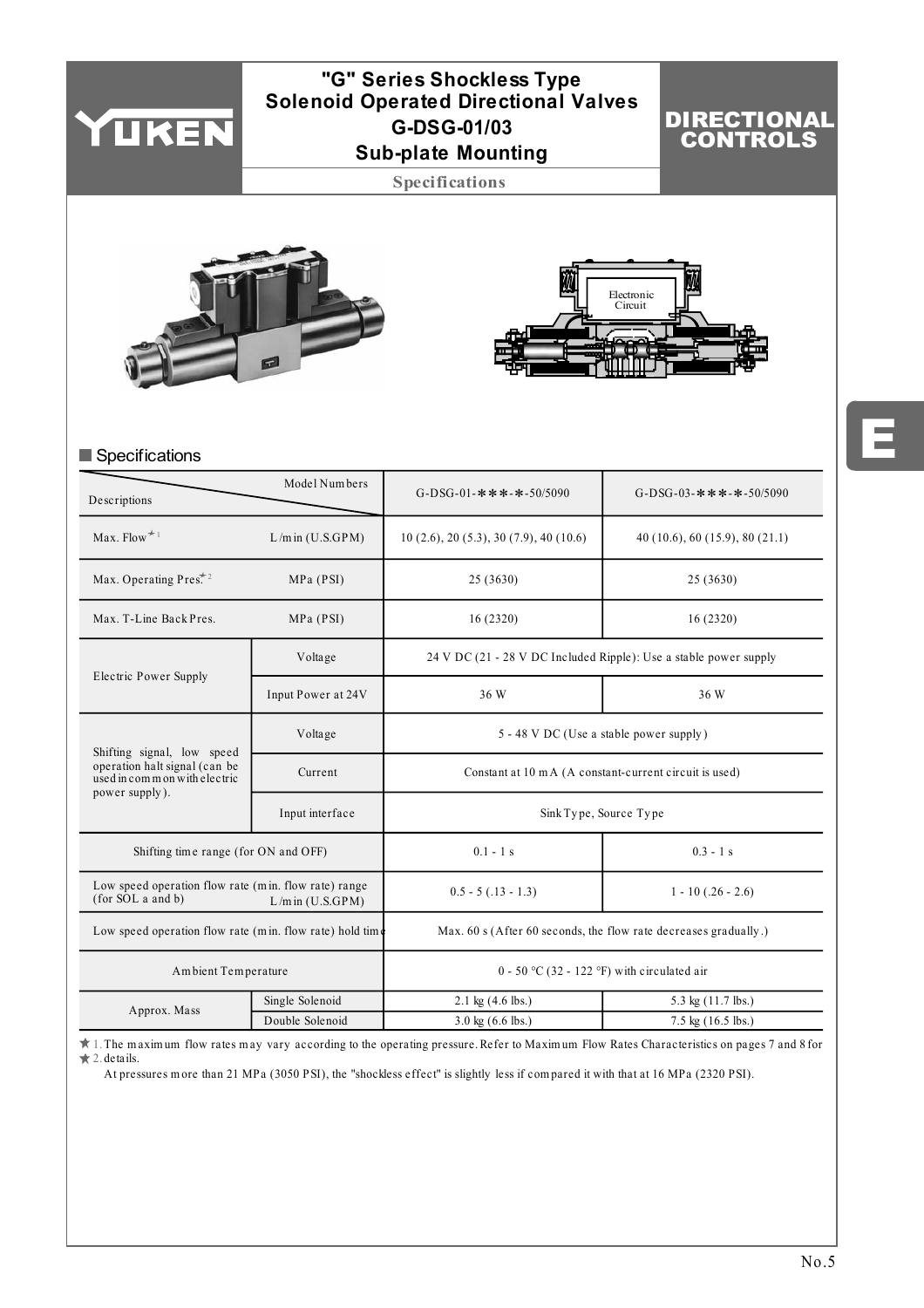

# **"G" Series Shockless Type Solenoid Operated Directional Valves G-DSG-01/03**

# DIRECTIONAL **CONTROLS**

 $\mathbf{I}$ 

**Model Number Designation / Others**

| <b>Model Number Designation</b> |     |     |  |  |  |  |  |
|---------------------------------|-----|-----|--|--|--|--|--|
| G-DSG                           | -01 | -10 |  |  |  |  |  |

| G-DSG                                                   | $-01$         | $-10$                                                                 | $-2B7$                               | -S                               | $-50$            | $\ast$              | -L                                                 |
|---------------------------------------------------------|---------------|-----------------------------------------------------------------------|--------------------------------------|----------------------------------|------------------|---------------------|----------------------------------------------------|
| Series<br>Number                                        | Valve<br>Size | Metred Flow<br>Capacity                                               | Spool Type                           | Input<br>Interface               | Design<br>Number | Design<br>Standards | Models with Alternate<br>Offset Solenoid           |
|                                                         | 01            | None: $40 L/m$ in<br>$:10$ L/m in<br>10<br>20<br>: $20 L/m$ in        | 3C <sub>2</sub><br>A, B<br>۳<br>3C40 |                                  | 50               |                     |                                                    |
| G-DSG:<br>G Series Shockless<br>Type Solenoid           |               | <b>None:</b> $30 L/m$ in<br>$:10 L/m$ in<br>10<br>20<br>: $20 L/m$ in | 2B7                                  | None:<br>Sink Type<br>(Standard) |                  |                     | Applicable only for 2B7<br>(Om it if not required) |
| Operated<br>Directional Valve,<br>Sub-plate<br>Mounting | 03            | None: $80 L/m$ in<br>40<br>: 40 L/m in<br>60<br>$:60$ L/m in          | 3C <sub>2</sub><br>3C40              | S:<br>Source Type                | 50               | Refer to $\star$    |                                                    |
|                                                         |               | None: $60 L/m$ in<br>: 40 L/m in<br>40                                | 2B7                                  |                                  |                  |                     |                                                    |

Design Standards: None ........... Japanese Standard "JIS" and European Design Standard 90 N. Am erican Design Standard ...............

# Sub-plate

| Valve            | Japanese Standard "JIS"    |                       | European Design Standard   |                       | N. American Design Standard | Approx.               |                     |
|------------------|----------------------------|-----------------------|----------------------------|-----------------------|-----------------------------|-----------------------|---------------------|
| Model<br>Numbers | Sub-plate<br>Model Numbers | Thread<br><b>Size</b> | Sub-plate<br>Model Numbers | Thread<br><b>Size</b> | Sub-plate<br>Model Numbers  | Thread<br><b>Size</b> | Mass<br>$kg$ (lbs.) |
|                  | $DSGM-01-30$               | $Rc$ 1/8              | DSGM-01-3080               | $1/8$ BSP $\Gamma$    | DSGM-01-3090                | $1/8$ NPT             | 0.8(1.8)            |
| $G-DSG-01$       | $DSGM-01X-30$              | Rc 1/4                | DSGM-01X-3080              | $1/4$ BSP $\Gamma$    | DSGM-01X-3090               | $1/4$ NPT             | 0.8(1.8)            |
|                  | $DSGM-01Y-30$              | $Rc$ 3/8              |                            |                       | DSGM-01Y-3090               | $3/8$ NPT             | 0.8(1.8)            |
|                  | $DSGM-03-40$               | $Rc$ 3/8              | DSGM-03-2180               | $3/8$ BSP F           | DSGM-03-2190                | $3/8$ NPT             | 3.0(6.6)            |
| $G-DSG-03$       | $DSGM-03X-40$              | $Re$ 1/2              | DSGM-03X-2180              | $1/2$ BSP $\Gamma$    | DSGM-03X-2190               | $1/2$ NPT             | 3.0(6.6)            |
|                  | $DSGM-03Y-40$              | $Rc$ 3/4              | DSGM-03Y-2180              | $3/4$ BSP F           | DSGM-03Y-2190               | $3/4$ NPT             | 4.7(10.4)           |

Sub-plates are available. Specify the sub-plate m odel num ber from the table above. W hen sub-plates are not used, the m ounting surface should have a good m achined finish.

# Attachment (Mtg. Bolt)

Four socket head cap screws in the table below are included.

|                                                                           |                    | Socket Head Cap Screw (4 pcs.)    |                                               |  |  |  |  |  |  |
|---------------------------------------------------------------------------|--------------------|-----------------------------------|-----------------------------------------------|--|--|--|--|--|--|
| Model<br>Japanese Standard "JIS" &<br>Numbers<br>European Design Standard |                    | N. American Design Standard       | Tightening Torque                             |  |  |  |  |  |  |
| $G-DSG-01$                                                                | $M5 \times 45$ Lg. | No.10-24 UNC $\times$ 1-3/4 Lg.   | 5-7 Nm $(44-62 \text{ in.} \text{ lbs.})$     |  |  |  |  |  |  |
| $G$ -DS $G$ -03                                                           | $M6 \times 35$ Lg. | $1/4 - 20$ UNC $\times$ 1-1/2 Lg. | 12-15 Nm $(106-133 \text{ in.} \text{ lbs.})$ |  |  |  |  |  |  |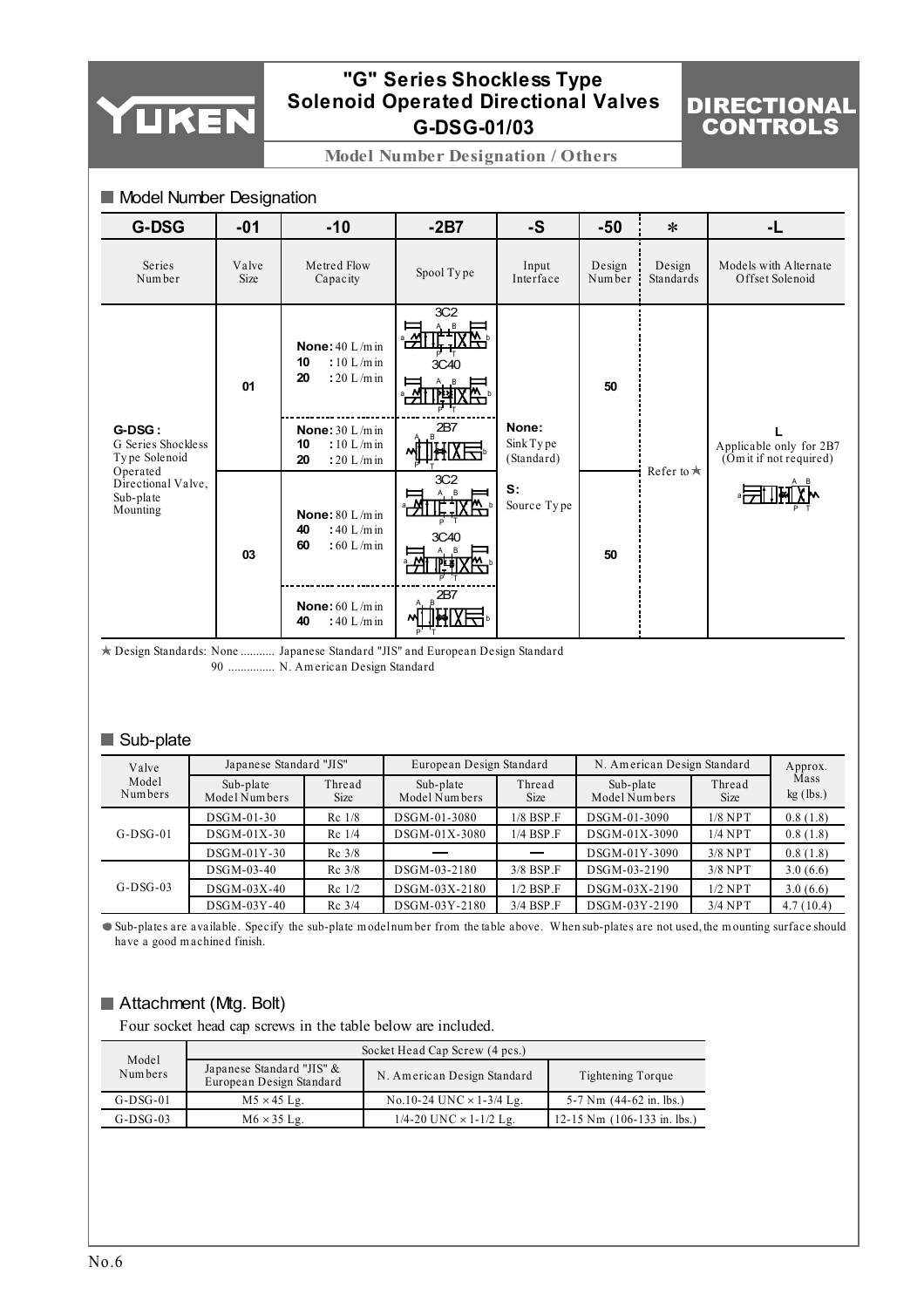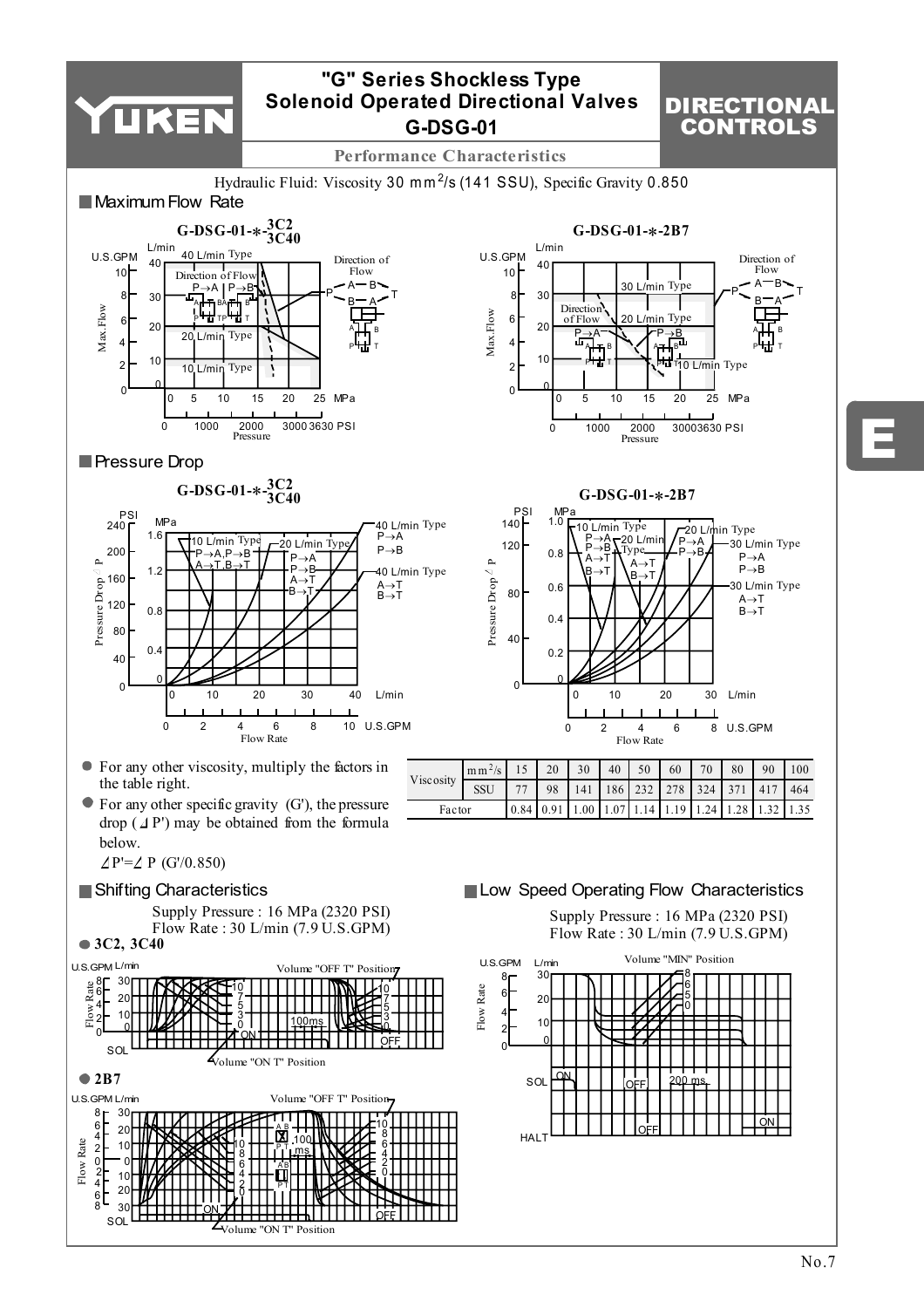

# DIRECTIONAL CONTROLS

**Performance Characteristics**



OFF

<del>1Ш їїнн</del>

Volume "ON T" Position

 $SO<sub>1</sub>$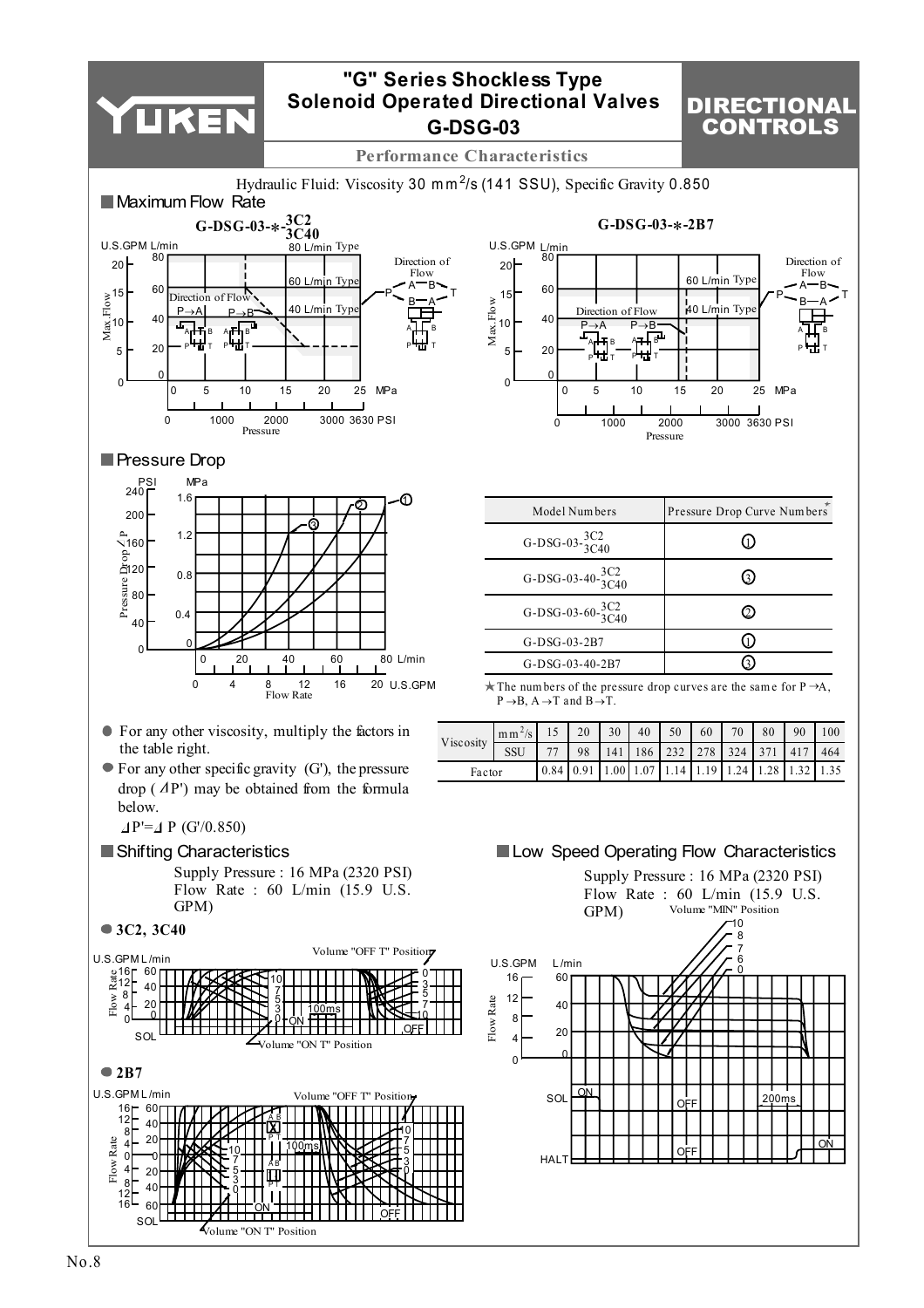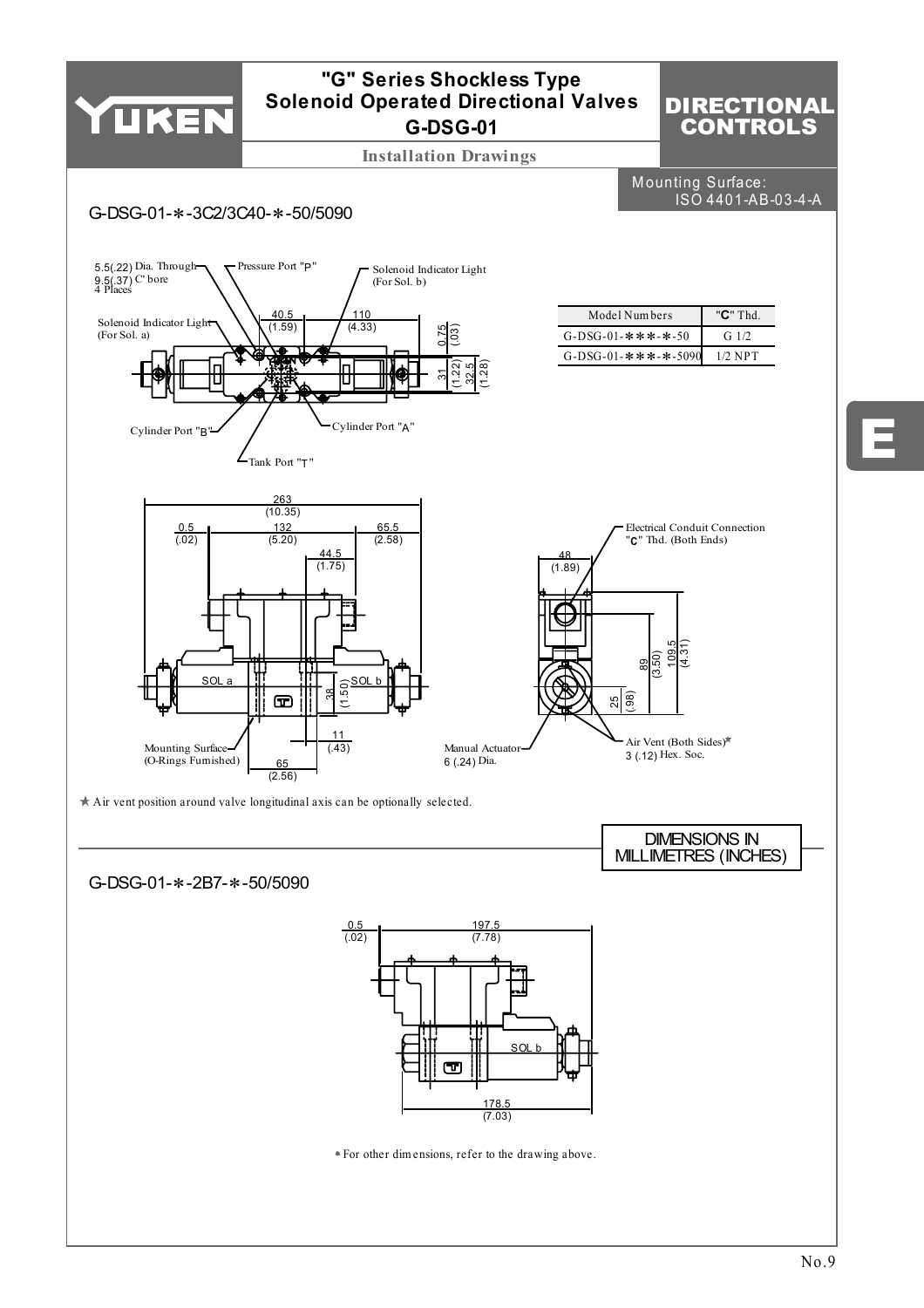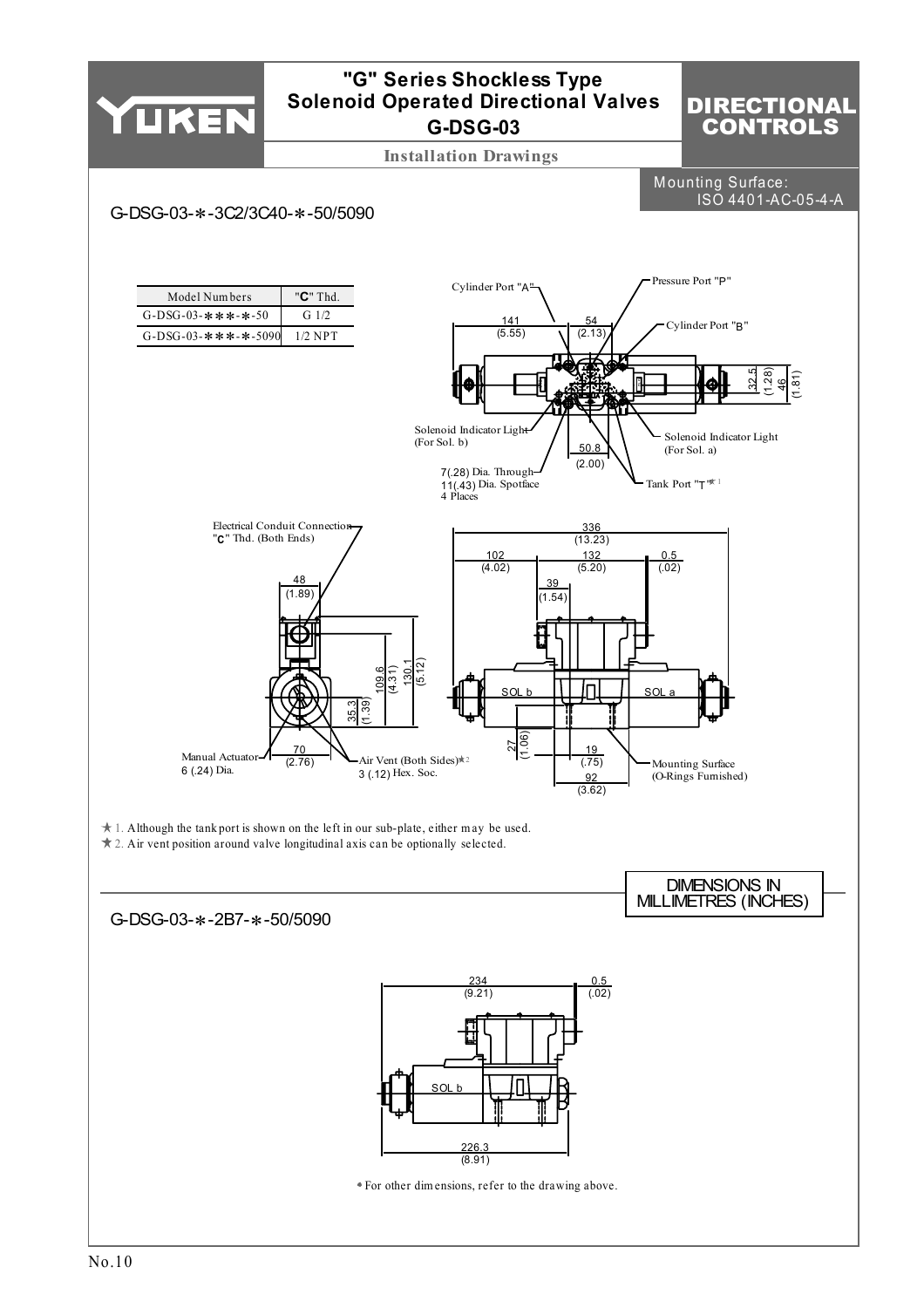

| Sub-plate     |                          | Thread Size         | "Е"        |
|---------------|--------------------------|---------------------|------------|
| Model Numbers | "C" Thd.                 | "D" Thd.            | $mm$ (in.) |
| $DSGM-01-30$  | $Re$ 1/8                 | M <sub>5</sub>      | 10(.39)    |
| DSGM-01-3080  | $1/8$ BSP $\overline{F}$ |                     |            |
| DSGM-01-3090  | $1/8$ NPT                | <b>No.10-24 UNC</b> | 12(.47)    |
| $DSGM-01X-30$ | $Re$ 1/4                 |                     |            |
| DSGM-01X-3080 | $1/4$ BSP $\Gamma$       | M <sub>5</sub>      | 10(.39)    |
| DSGM-01X-3090 | $1/4$ NPT                | <b>No.10-24 UNC</b> | 12(.47)    |
| $DSGM-01Y-30$ | $Rc$ 3/8                 | M5                  | 10(.39)    |
| DSGM-01Y-3090 | $3/8$ NPT                | <b>No.10-24 UNC</b> | 12 (.47)   |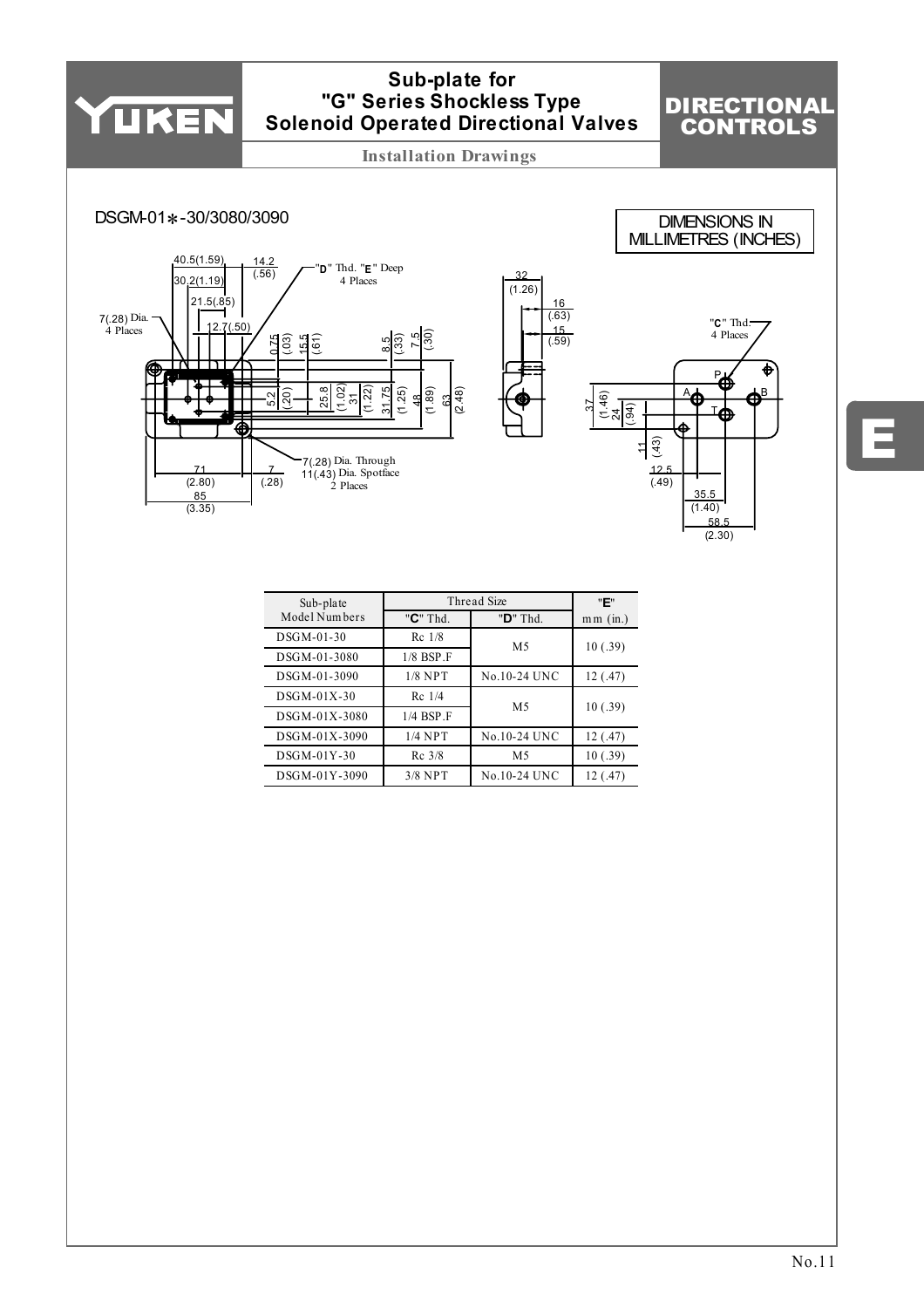

| DSGM-03-40    | $Rc$ 3/8           | M6         |          | 10              | Q          | 10         | 32           | 62                      | 40 | 16         | 48     | 21        | 24           |
|---------------|--------------------|------------|----------|-----------------|------------|------------|--------------|-------------------------|----|------------|--------|-----------|--------------|
| DSGM-03-2180  | $3/8$ BSP $\Gamma$ |            | 13 (.51) | (4.33)          | .35)       | (.39)      | (1.26)       | $(2.44)$ $(1.57)$       |    | (.63)      | (1.89) | (.83)     | (94)         |
| DSGM-03-2190  | $3/8$ NPT          | 1/4-20 UNC | 15(.59)  |                 |            |            |              |                         |    |            |        |           |              |
| $DSGM-03X-40$ | $Re$ 1/2           | M6         |          | $\overline{10}$ | Q          | 10         | 32           | 62                      | 40 | 16         | 48     | 21        | 24           |
| DSGM-03X-2180 | $1/2$ BSP $\Gamma$ |            | 13 (.51) | (4.33)          | .35)       | (.39)      | (1.26)       | $(2.44)$ $(1.57)$       |    | (.63)      | (1.89) | (.83)     | (94)         |
| DSGM-03X-2190 | $1/2$ NPT          | 1/4-20 UNC | 15(.59)  |                 |            |            |              |                         |    |            |        |           |              |
| $DSGM-03Y-40$ | $Rc$ 3/4           |            |          |                 |            |            |              |                         |    |            | 47     |           |              |
| DSGM-03Y-2180 | $3/4$ BSP $\Gamma$ | M6         | 13 (.51) | 120<br>(4.72)   | 14<br>.55) | 15<br>.59) | 50<br>(1.97) | 80<br>$(3.15)$ $(1.77)$ | 45 | 10<br>.39) | (1.85) | 16<br>.63 | 42<br>(1.65) |
| DSGM-03Y-2190 | $3/4$ NPT          | 1/4-20 UNC | 15(.59)  |                 |            |            |              |                         |    |            |        |           |              |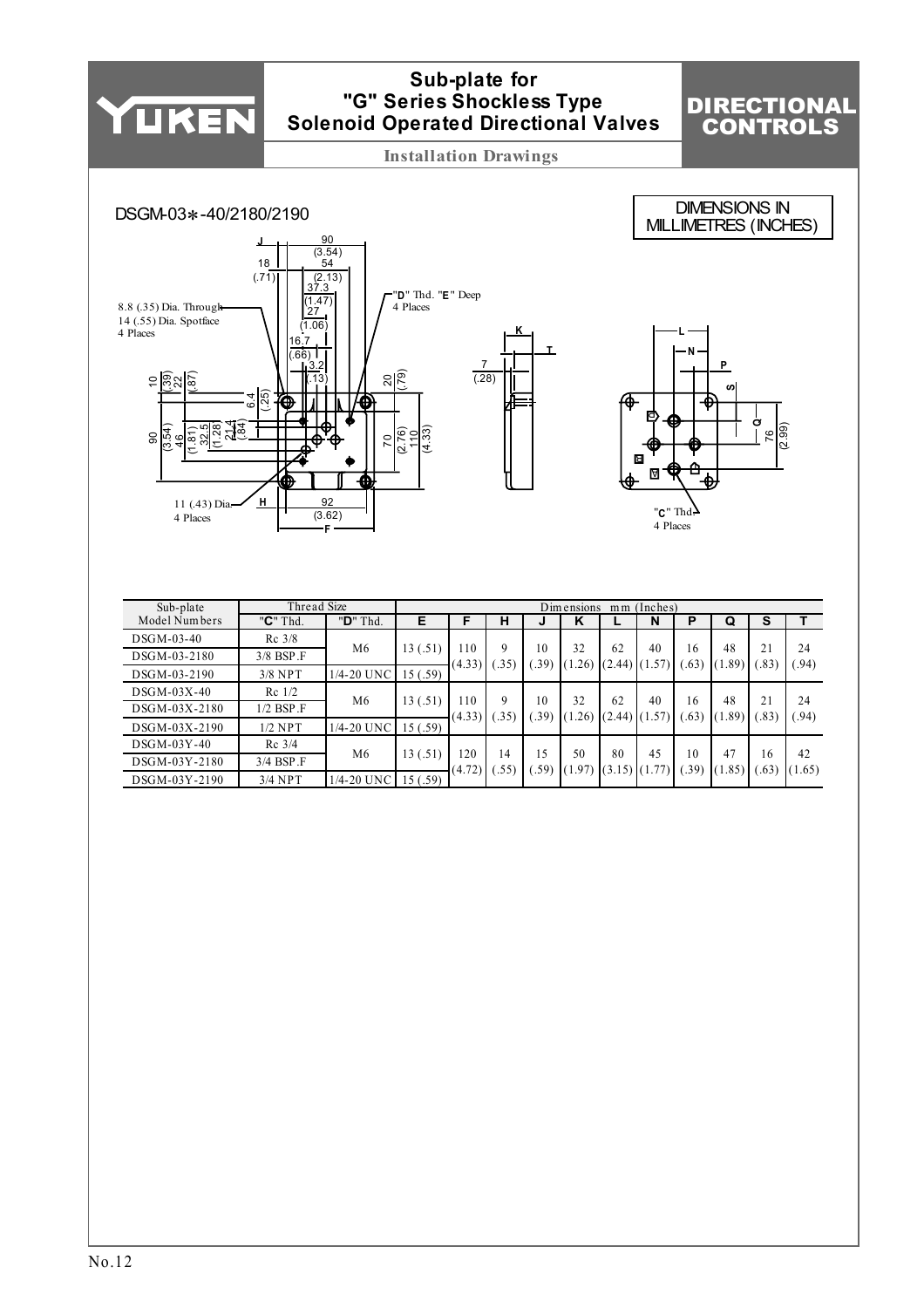

# **Sub-plate Mounting G-DSHG-04/06 "G" Series Shockless Type Solenoid Controlled Pilot Operated Directional Valves**

# DIRECTIONAL CONTROLS

**Specifications**





# Specifications

| Descriptions                                                                                                 | Model Numbers        | G-DSHG-04-3C*-*-*-*-50/5090                                       | G-DSHG-06-3C*-*-*-*-50/5090   |  |  |  |  |  |
|--------------------------------------------------------------------------------------------------------------|----------------------|-------------------------------------------------------------------|-------------------------------|--|--|--|--|--|
| Max. Flow                                                                                                    | $L/m$ in $(U.S.GPM)$ | $160 (42.3)^{\star}$                                              | 250 (66.1) $*1$               |  |  |  |  |  |
| Max. Operating Pres.                                                                                         | MPa (PSI)            | 25 (3630)                                                         | 25(3630)                      |  |  |  |  |  |
| Max. T-Line Back Pres.                                                                                       | MPa (PSI)            | 16(2320)                                                          | 16(2320)                      |  |  |  |  |  |
| Max. Drain Line Back Pressure                                                                                | MPa (PSI)            | 3(440)                                                            | 3(440)                        |  |  |  |  |  |
| Max. Pilot Pressure                                                                                          | MPa (PSI)            | 16(2320)                                                          | 16(2320)                      |  |  |  |  |  |
| Min. Required Pilot Pres.                                                                                    | MPa (PSI)            |                                                                   | 1.5 (220) $*$ <sup>2</sup>    |  |  |  |  |  |
| Pilot Flow                                                                                                   | at Normal            | 1(0.3)                                                            | 1(0.3)                        |  |  |  |  |  |
| $L/m$ in $(U.S.GPM)$                                                                                         | at Transition        | 4(1.1)                                                            | 6(1.6)                        |  |  |  |  |  |
|                                                                                                              | Voltage              | 24 V DC (21 - 28 V DC Included Ripple): Use a stable power supply |                               |  |  |  |  |  |
| Electric Power Supply                                                                                        | Input Power at 24V   | 36 W                                                              | 36 W                          |  |  |  |  |  |
|                                                                                                              | Voltage              | 5 - 48 V DC (Use a stable power supply)                           |                               |  |  |  |  |  |
| Shifting signal, low speed<br>operation halt signal (can be<br>used in common with electric<br>power supply) | Current              | Constant at 10 m A (A constant-current circuit is used)           |                               |  |  |  |  |  |
|                                                                                                              | Input interface      | Sink Type, Source Type                                            |                               |  |  |  |  |  |
| Shifting time range (for ON and OFF)                                                                         |                      | ON: $0.06 - 1.5$ s, OFF: $0.1 - 2$ s                              | ON: 0.1 - 1 s, OFF: 0.2 - 2 s |  |  |  |  |  |
| Low speed operation flow rate (min. flow rate) range<br>(for SOL a and b)                                    | $L/m$ in $(U.S.GPM)$ | $5 - 20(1.3 - 5.3)$<br>$10 - 30(2.6 - 7.9)$                       |                               |  |  |  |  |  |
| Low speed operation flow rate (min. flow rate) hold time                                                     |                      | Max. 60 s (After 60 seconds, the flow rate decreases gradually.)  |                               |  |  |  |  |  |
| Ambient Temperature                                                                                          |                      | $0 - 50$ °C (32 - 122 °F) with circulated air                     |                               |  |  |  |  |  |
| Approx. Mass                                                                                                 |                      | 12 kg (26.5 lbs.)                                                 | 15 kg (33.1 lbs.)             |  |  |  |  |  |
| $\pm$ 1. The maximum flow rate is constant irrespective of the working pressure                              |                      |                                                                   |                               |  |  |  |  |  |

1. The m axim um flow rate is constant irrespective of the working pressure.

2. Be sure that the difference between pilot pressure and drain port back pressure is larger than the m inim um pilot pressure.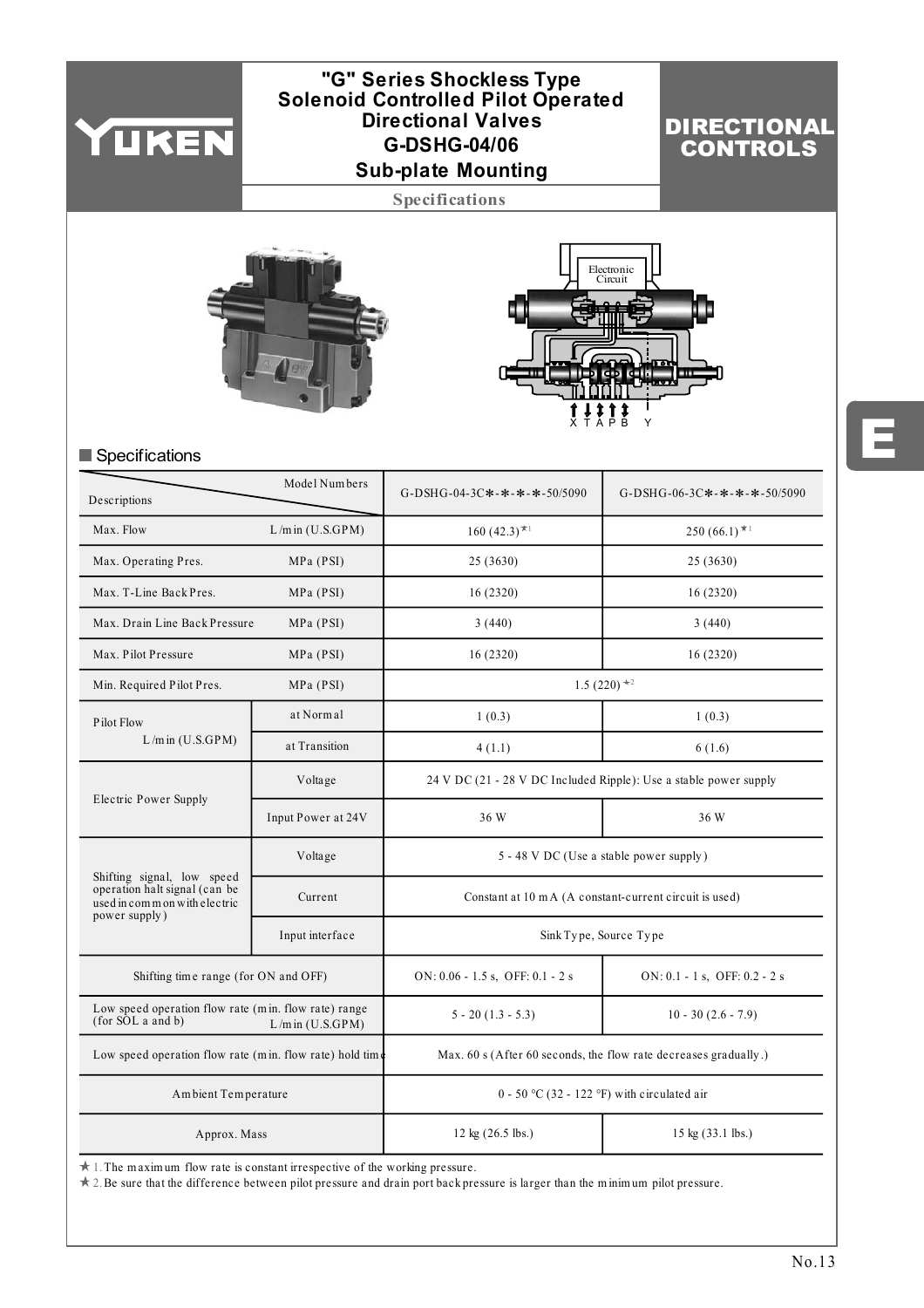

# **G-DSHG-04/06 "G" Series Shockless Type Solenoid Controlled Pilot Operated Directional Valves**

# DIRECTIONAL CONTROLS

**Model Number Designation / Others**

| Model Number Designation                                           |               |                                     |                            |                                                                                           |                                  |                  |                     |  |  |  |  |
|--------------------------------------------------------------------|---------------|-------------------------------------|----------------------------|-------------------------------------------------------------------------------------------|----------------------------------|------------------|---------------------|--|--|--|--|
| <b>G-DSHG</b>                                                      | $-04$         | $-3C2$                              | -Е.                        | $-R2$                                                                                     | $-S$                             | -50              | $\ast$              |  |  |  |  |
| Series<br>Number                                                   | Valve<br>Size | Spool Type                          | Pilot<br>Connection        | Spool Control Modification<br>(Om it if not required)                                     | Input<br>Interface               | Design<br>Number | Design<br>Standards |  |  |  |  |
| G-DSHG:<br>G Series Shockless<br>Type Solenoid<br>Controlled Pilot | 04            | 3C <sub>2</sub><br>。另一批饮作品。<br>PT X | None:<br>Internal<br>Pilot | R2:<br>With Stroke Adjustment,<br><b>Both Ends</b><br>RA:                                 | None:<br>Sink Type<br>(Standard) | 50               |                     |  |  |  |  |
| Operated<br>Directional Valve,<br>Sub-plate<br>Mounting            | 06            | 3C40<br>。云之非以为名。<br>Y P T X         | E:<br>External<br>Pilot    | With Stroke Adjustment,<br>Port "A" End<br>RB:<br>With Stroke Adjustment,<br>Port "B" End | S:<br>Source Type                | 50               | Refer to $\bigstar$ |  |  |  |  |

Design Standards: None ........... Japanese Standard "JIS" and European Design Standard 90 N. Am erican Design Standard ...............

# Sub-plate

| Japanese Standard "JIS"   |                                                   |                             |                                | European Design Standard                        |                                   |                                | N. American Design Standard                  |                        |                                |
|---------------------------|---------------------------------------------------|-----------------------------|--------------------------------|-------------------------------------------------|-----------------------------------|--------------------------------|----------------------------------------------|------------------------|--------------------------------|
| Valve<br>Model<br>Numbers | Sub-plate<br>Model<br>Numbers                     | Thread<br><b>Size</b>       | Approx.<br>Mass<br>$kg$ (lbs.) | Sub-plate<br>Model<br>Numbers                   | Thread<br><b>Size</b>             | Approx.<br>Mass<br>$kg$ (lbs.) | Sub-plate<br>Model<br>Numbers                | Thread<br><b>Size</b>  | Approx.<br>Mass<br>$kg$ (lbs.) |
|                           | G-DSHG-04 DHGM-04-20                              | $Re$ 1/2<br>$Rc$ 3/4        | (9.7)<br>4.4<br>4.1<br>(9.0)   | DHGM-04-2080<br>DHGM-04X-2080                   | $1/2$ BSP $\Gamma$<br>$3/4$ BSP F | (9.7)<br>4.4<br>(9.0)<br>4.1   | DHGM-04-2090<br>$IDHGM-04X-2090$             | $1/2$ NPT<br>$3/4$ NPT | (9.7)<br>4.4<br>(9.0)<br>4.1   |
|                           | DHGM-06-50<br>G-DSHG-06 $\overline{DHGM}$ -06X-50 | $Rc$ 3/4<br>Re <sub>1</sub> | 7.4<br>.4                      | $(16.3)$ DHGM-06-5080<br>[16.3)] DHGM-06X-5080] | $3/4$ BSP F<br>l BSP.F            | 8.5                            | $(18.7)$ DHGM-06-5090<br>18.7 IDHGM-06X-5090 | $3/4$ NPT<br>1 NPT     | (16.3)<br>7.4<br>7.4<br>(16.3) |

Sub-plates are available. Specify the sub-plate m odel num ber from the table above.

W hen sub-plates are not used, the m ounting surface should have a good m achined finish.

# Attachment (Mtg. Bolts)

Socket head cap screws in the table below are included.

| Model            | Socket Head Cap Screw                                 |                                                                |      |                                      |  |  |  |  |  |  |
|------------------|-------------------------------------------------------|----------------------------------------------------------------|------|--------------------------------------|--|--|--|--|--|--|
| Numbers          | Japanese Standard "JIS" &<br>European Design Standard | N. American Design Standard                                    | Qty. | Tightening Torque<br>$Nm$ (in. lbs.) |  |  |  |  |  |  |
| $G$ -DSH $G$ -04 | $M6 \times 45$ Lg.<br>$M10 \times 50$ Lg.             | 1/4-20 UNC $\times$ 1-3/4 Lg.<br>$3/8 - 16$ UNC $\times$ 2 Lg. |      | $12-15(106-133)$<br>58-72 (513-637)  |  |  |  |  |  |  |
| $G$ -DSH $G$ -06 | $M12 \times 60$ Lg.                                   | 1/2-13 UNC $\times$ 2-1/2 Lg.                                  |      | 100-123 (885-1089)                   |  |  |  |  |  |  |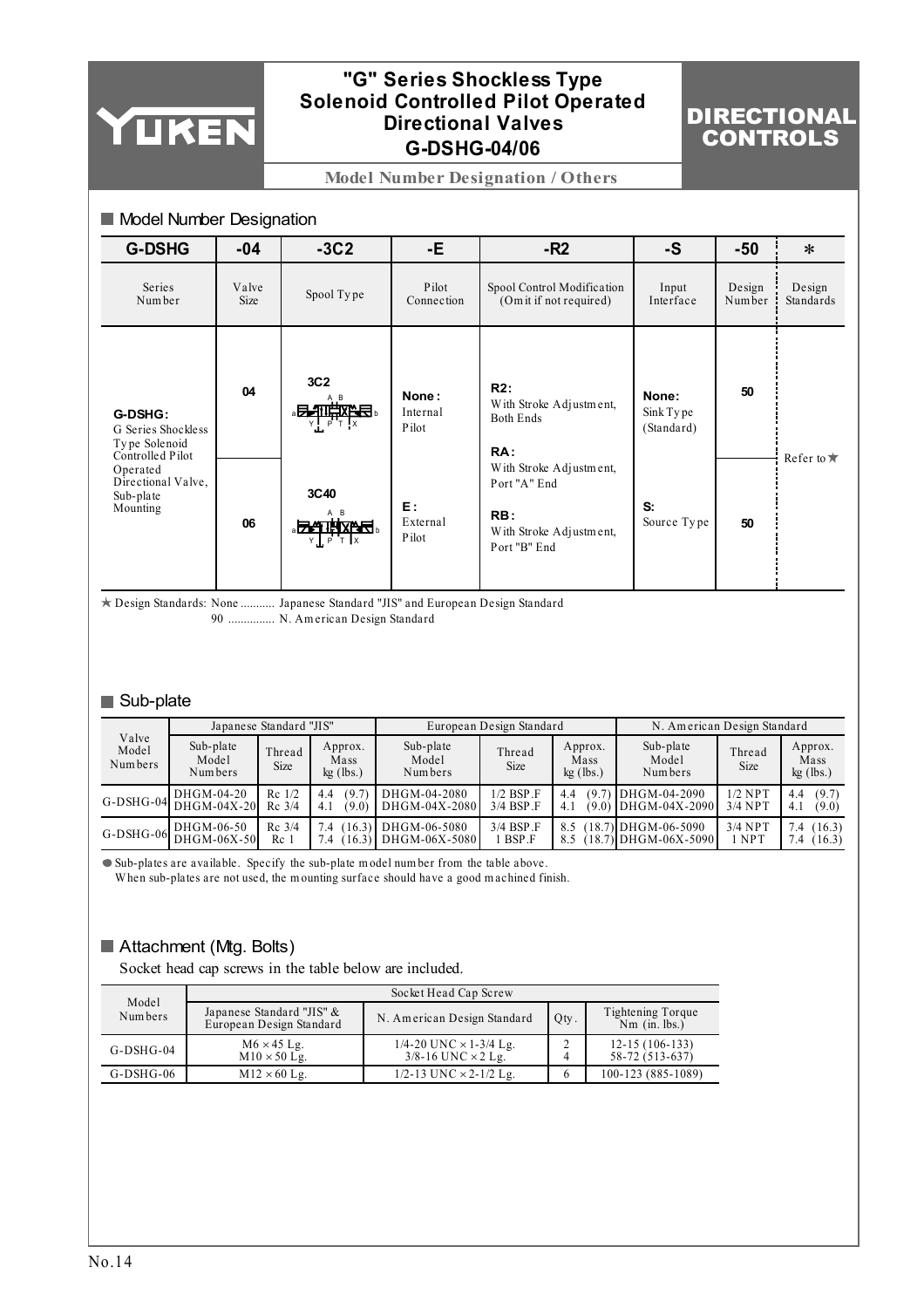

# **G-DSHG-04 / 06 "G" Series Shockless Type Solenoid Controlled Pilot Operated Directional Valves**

# DIRECTIONAL CONTROLS

E

**Performance Characteristics**

Hydraulic Fluid: Viscosity 30 mm<sup>2</sup>/s (141 SSU), Specific Gravity 0.850

# **Pressure Drop**



# **Shifting Characteristics**

Supply Pressure : 16 MPa (2320 PSI) Flow Rate : 150 L/min (39.6 U.S.GPM) Pilot Pressure : 16 MPa (2320 PSI)



| Viscosity | $\left[\text{mm}^2\text{/s}\right]$ 15   20   30   40   50   60   70   80   90   100 |                                                                         |  |  |  |  |  |
|-----------|--------------------------------------------------------------------------------------|-------------------------------------------------------------------------|--|--|--|--|--|
|           |                                                                                      | 77 98 141 186 232 278 324 371 417 464                                   |  |  |  |  |  |
| Factor    |                                                                                      | $[0.84 \ 0.91 \ 1.00 \ 1.07 \ 1.14 \ 1.19 \ 1.24 \ 1.28 \ 1.32 \ 1.35]$ |  |  |  |  |  |

 $\bullet$  For any other specific gravity (G'), the pressure drop ( $\Box P'$ ) may be obtained from the formula below.  $\angle P'=\angle P$  (G'/0.850)

## **G-DSHG-04-3C2/3C40 G-DSHG-06-3C2/3C40**

Supply Pressure : 16 MPa (2320 PSI) Flow Rate : 250 L/min (66.1 U.S.GPM) Pilot Pressure : 16 MPa (2320 PSI)



# **Low Speed Operating Flow Characteristics G-DSHG-04-3C2/3C40 G-DSHG-06-3C2/3C40**

Supply Pressure : 16 MPa (2320 PSI) Flow Rate : 150 L/min (39.6 U.S.GPM) Pilot Pressure : 16 MPa (2320 PSI)



Supply Pressure : 16 MPa (2320 PSI) Flow Rate : 250 L/min (66.1 U.S.GPM) Pilot Pressure : 16 MPa (2320 PSI)

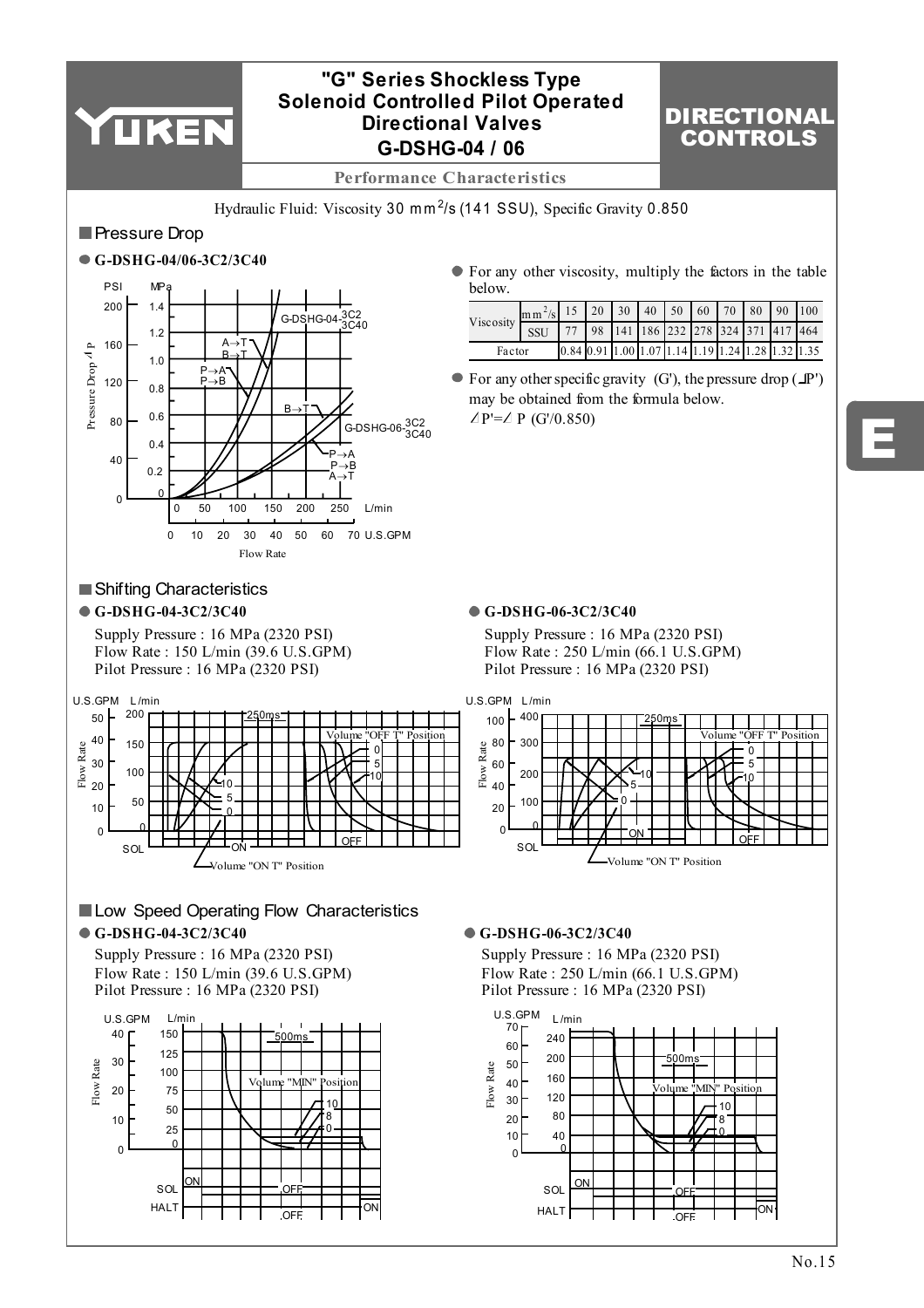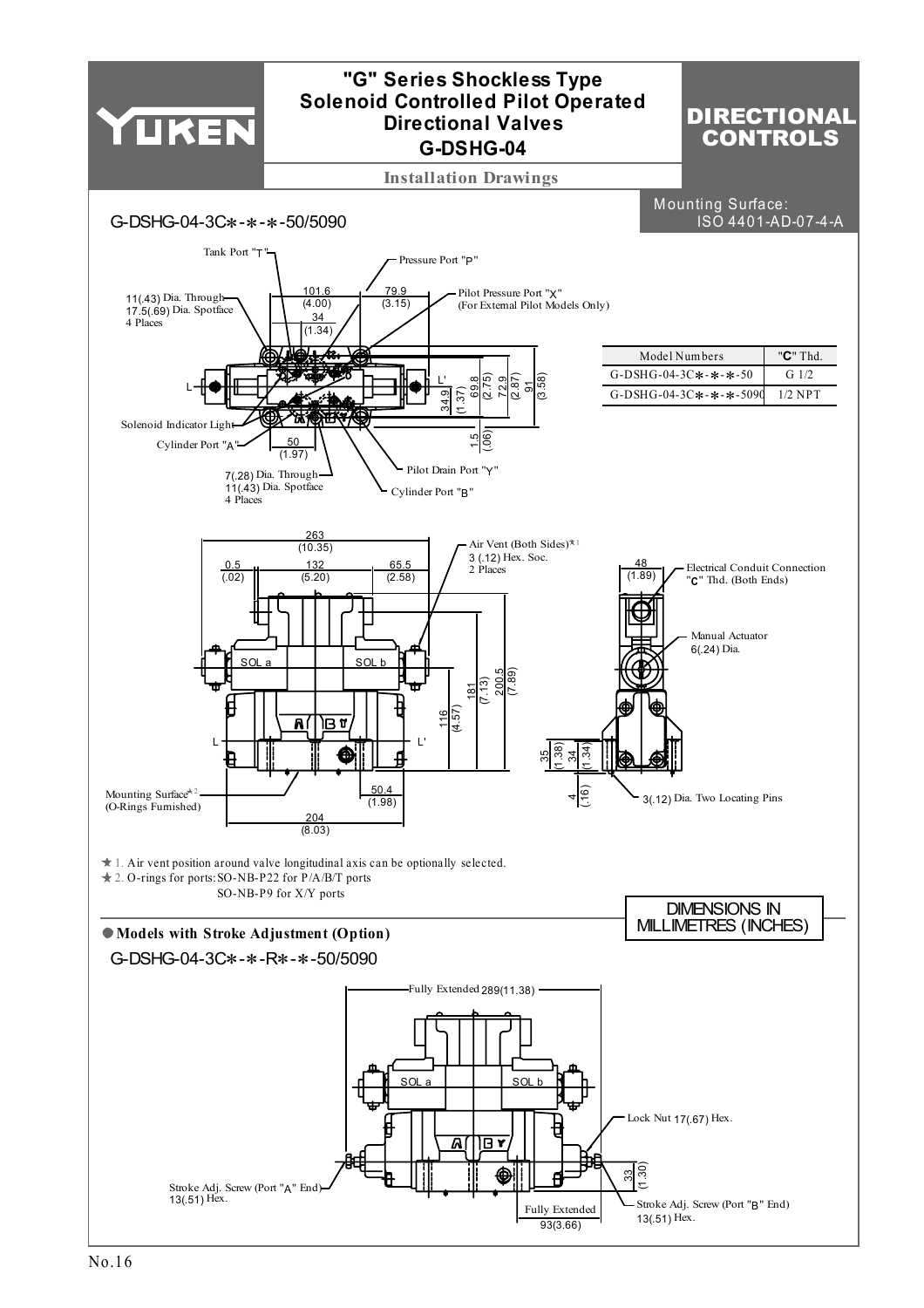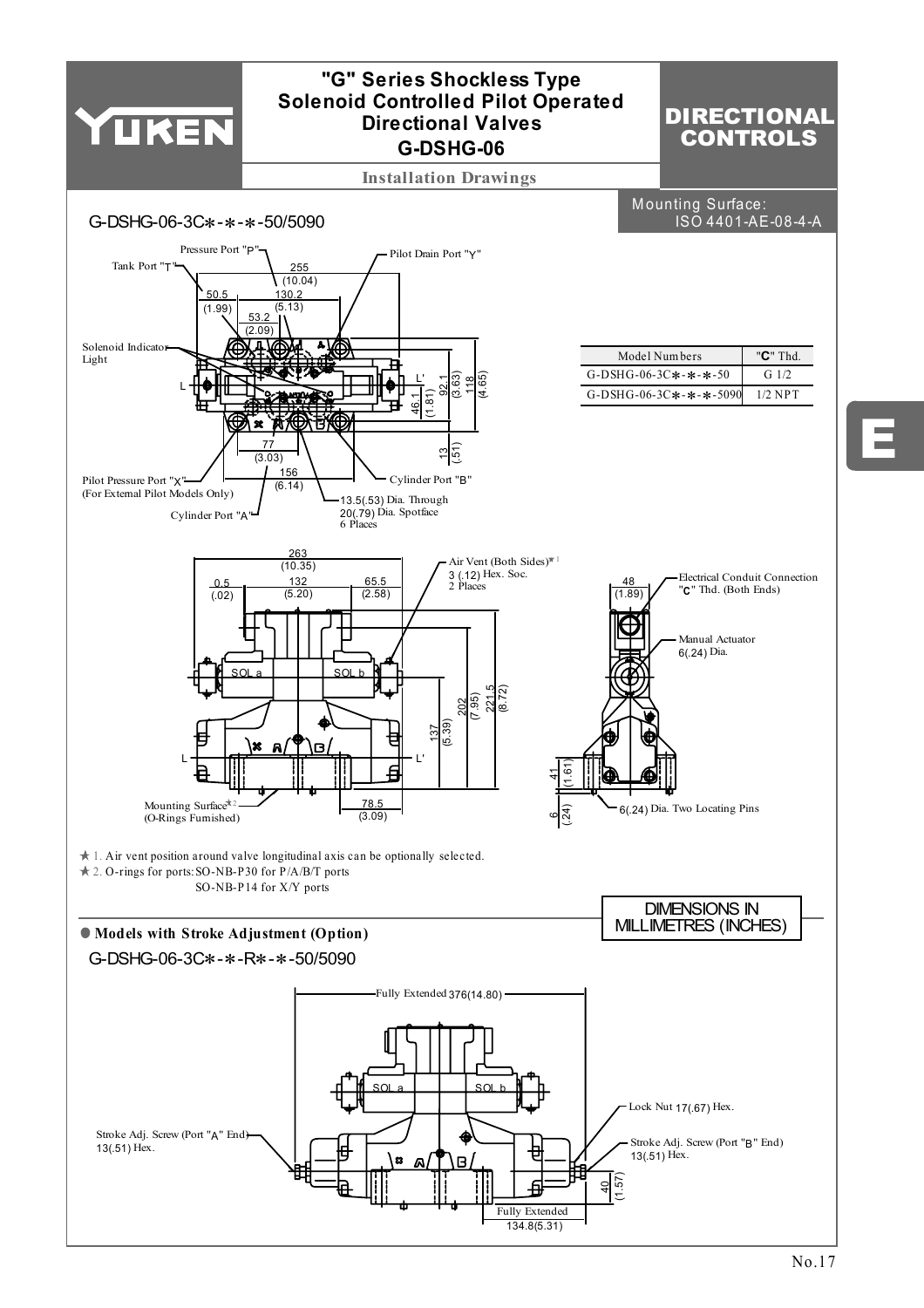